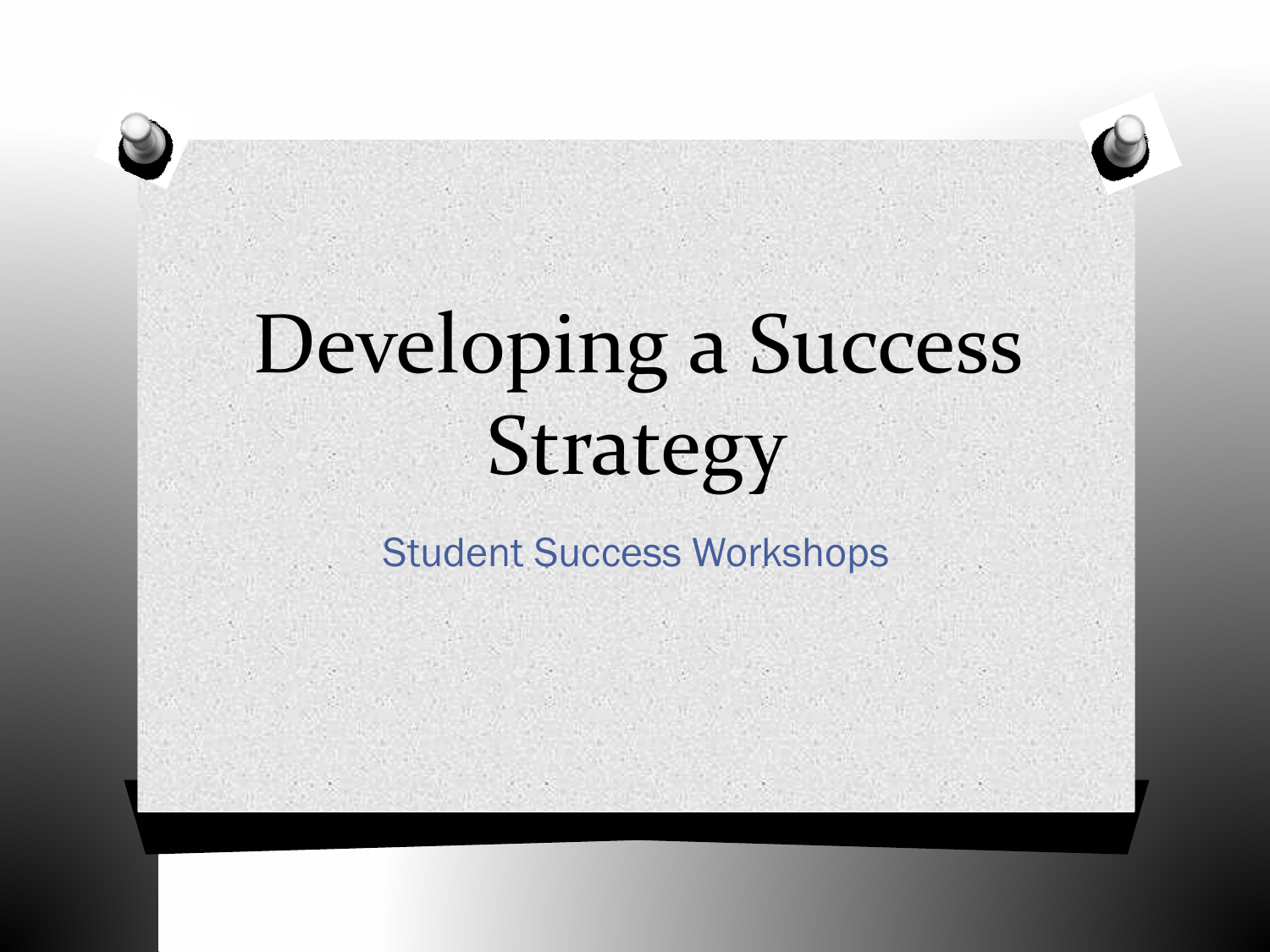# **Your Personality Type**

What type of student are you?

- *O* Do you begin the semester feeling motivated but run out of steam as you approach midterms?
- *O* Do you have trouble getting motivated when you are taking a class that may not be your interest area?
- *O* Do you get discouraged easily?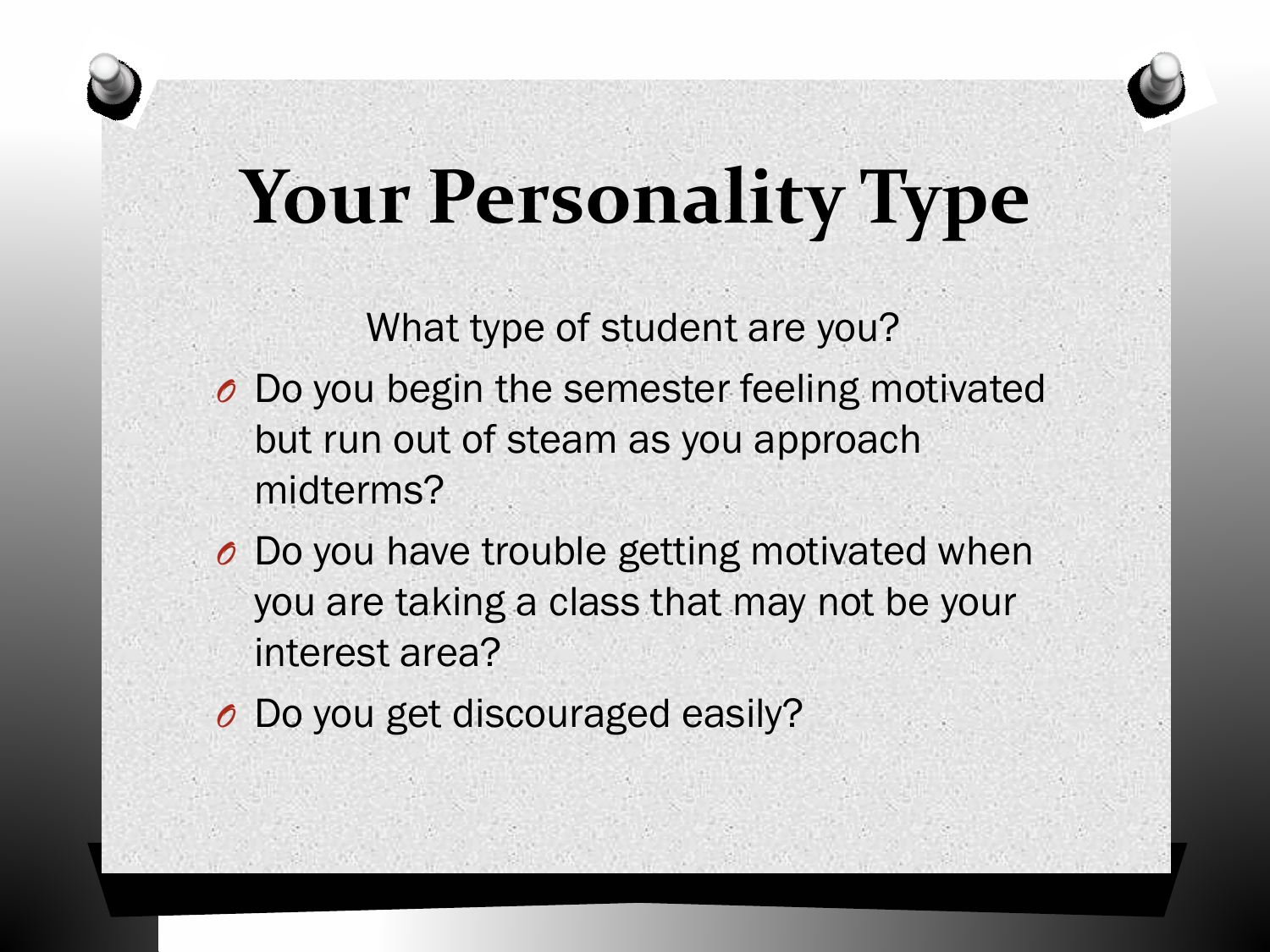# **Your Personality Type**

#### Why do we experience this?

- *O* It is not uncommon to experience a loss of motivation or interest.
- *O* There are strategies that can maximize your chances of getting the most from each class and increase your "academic endurance."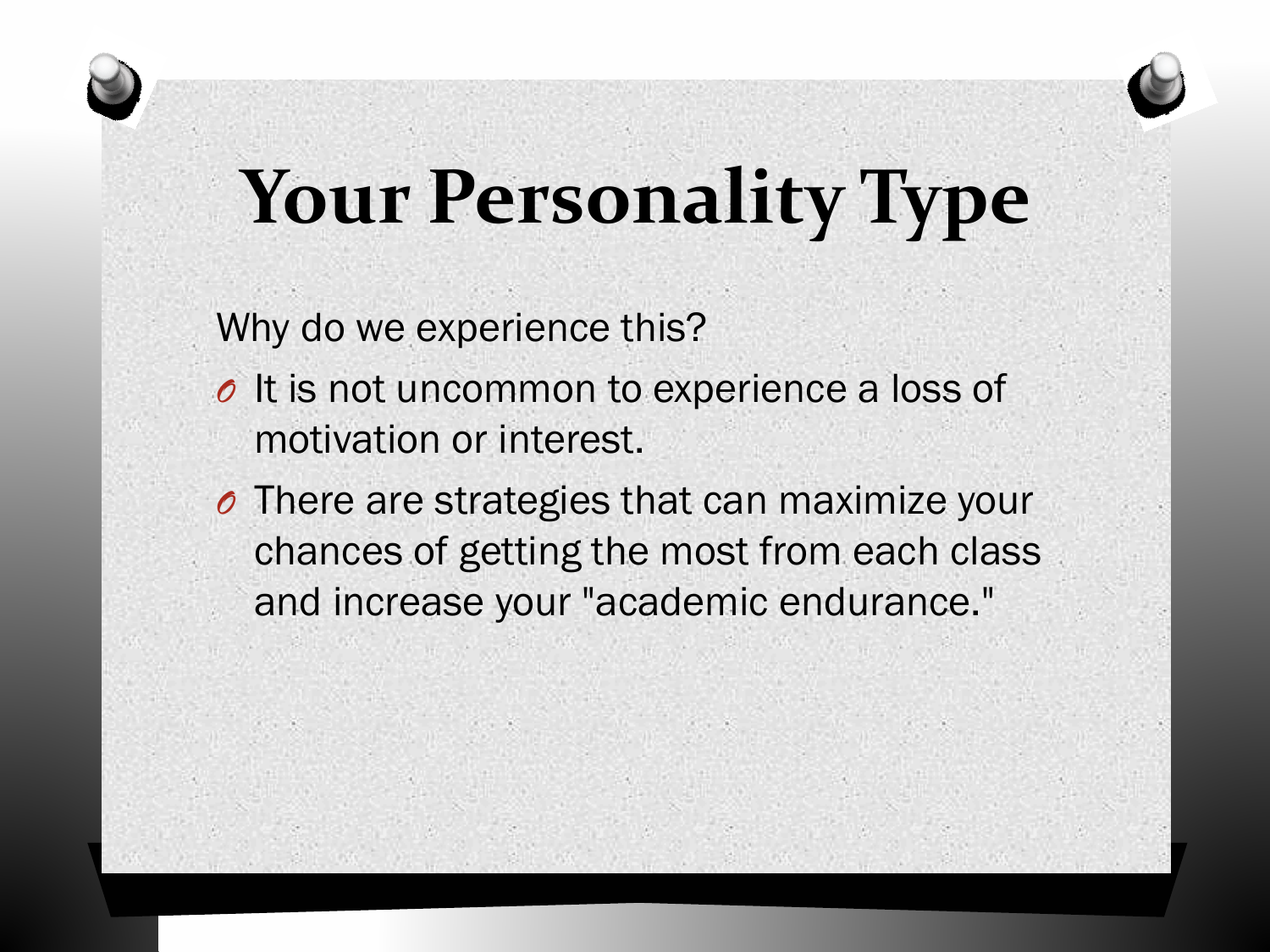## **Is there a formula for academic success?**

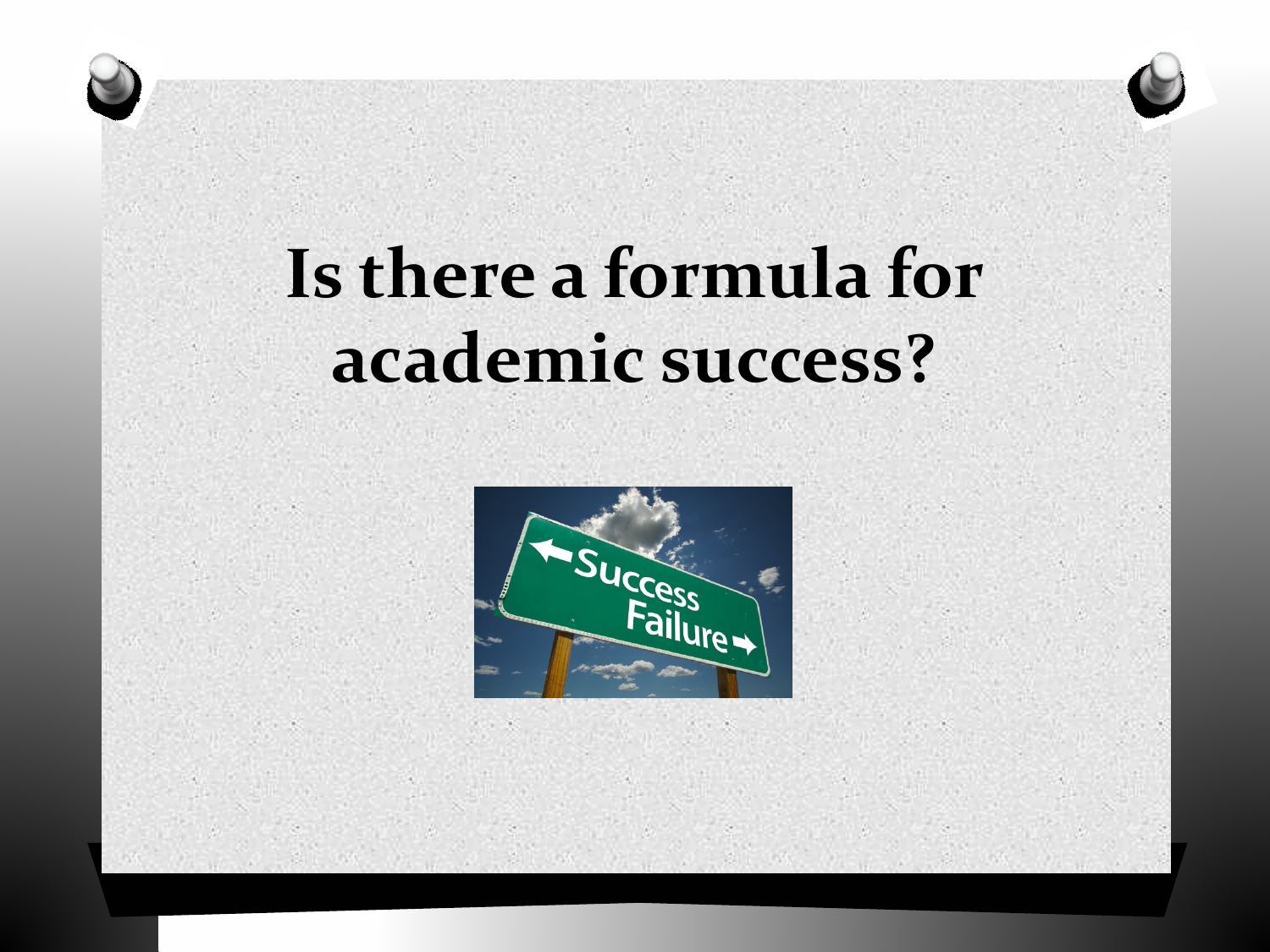Unfortunately no, there is not one technique that works for every student.

But, trying the following ideas and modifying them to meet your needs to a way to achieve academic success.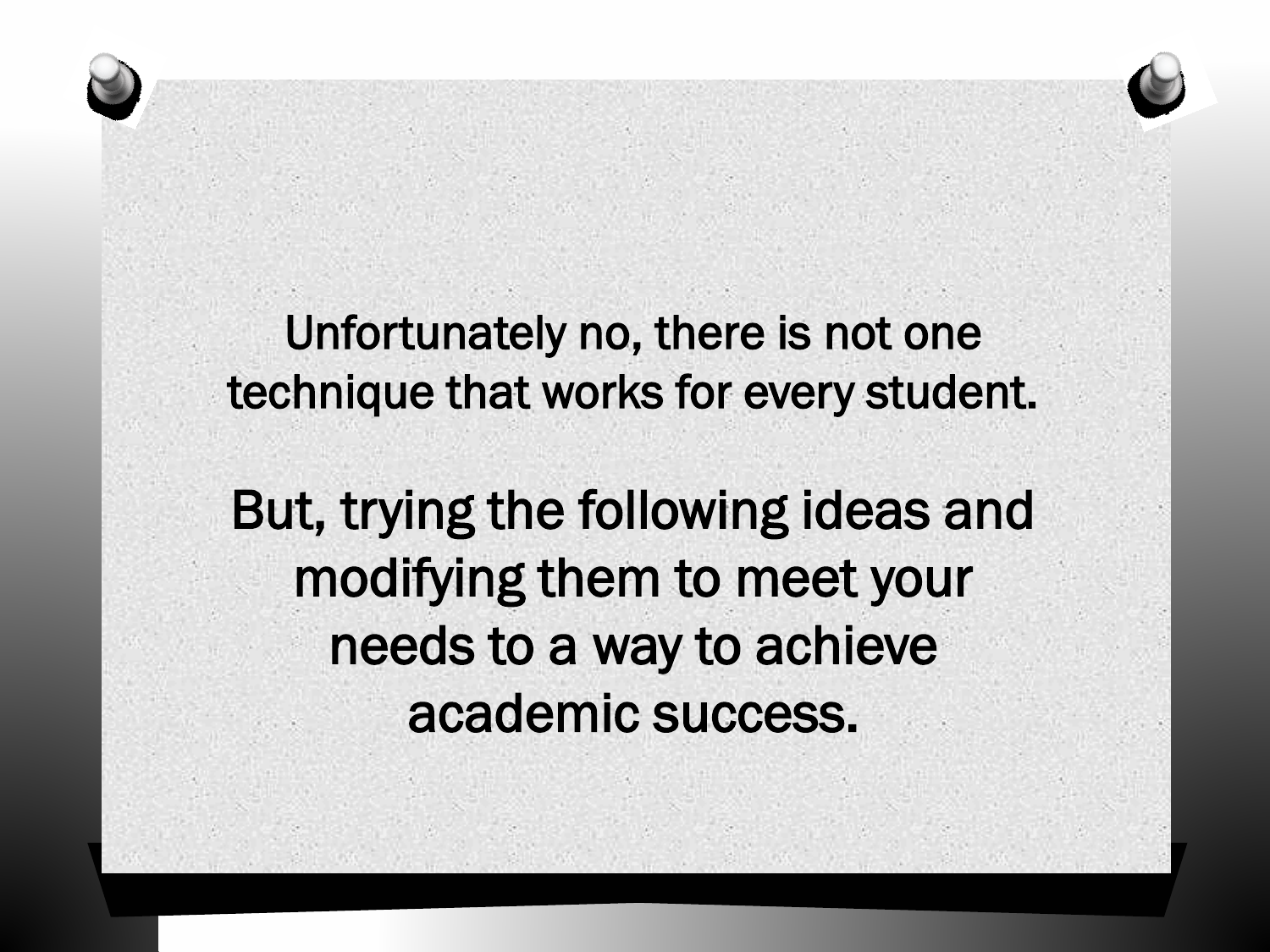## **Student Success Strategy #1 Establish Goals**

- *O* Establish goals that are specific, realistic, and measurable.
- *O* Goals should be written down, not just in your mind.
- *O* Keep goals posted somewhere so you'll see them daily.
- *O* Reevaluate your goals periodically.
- *O* Reward yourself for accomplishment of your goals.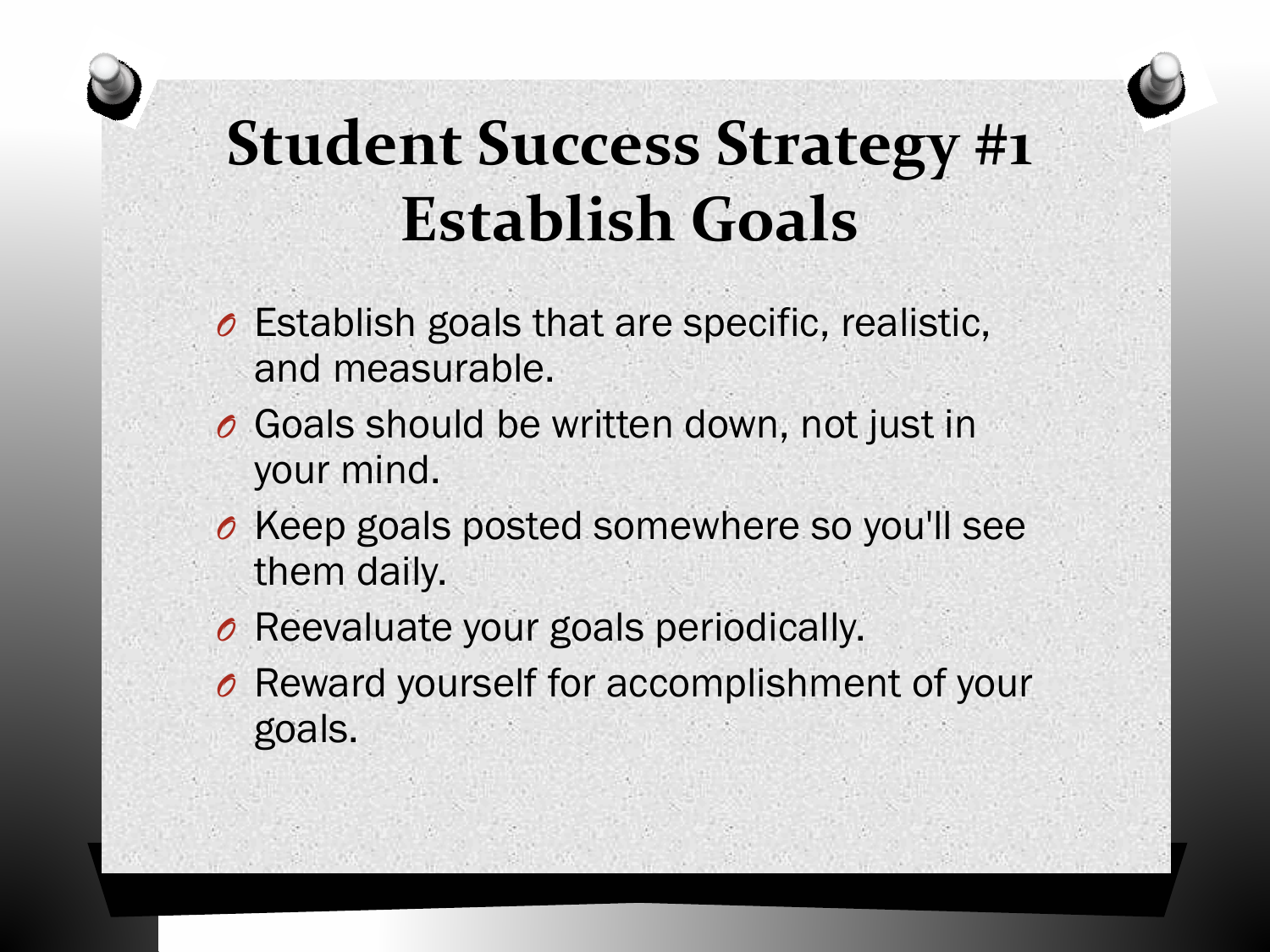## **Success Strategy #2 Manage your time wisely**

- *O* Avoid marathon study sessions. Study in blocks of one hour with ten-minute breaks.
- *O* Utilize daytime hours for tasks that require great concentration.
- *O* Evaluate the time needed for each course you're taking. A general rule of thumb is this: 2 hours outside class for every 1 hour in class (for example 3 credit hour class = 6 hours outside class per week).
- *O* Schedule time immediately after class to edit and review notes.
- *O* Schedule time just before class to review notes and assigned readings.
- *O* Schedule continual review of previously learned material, not just new material.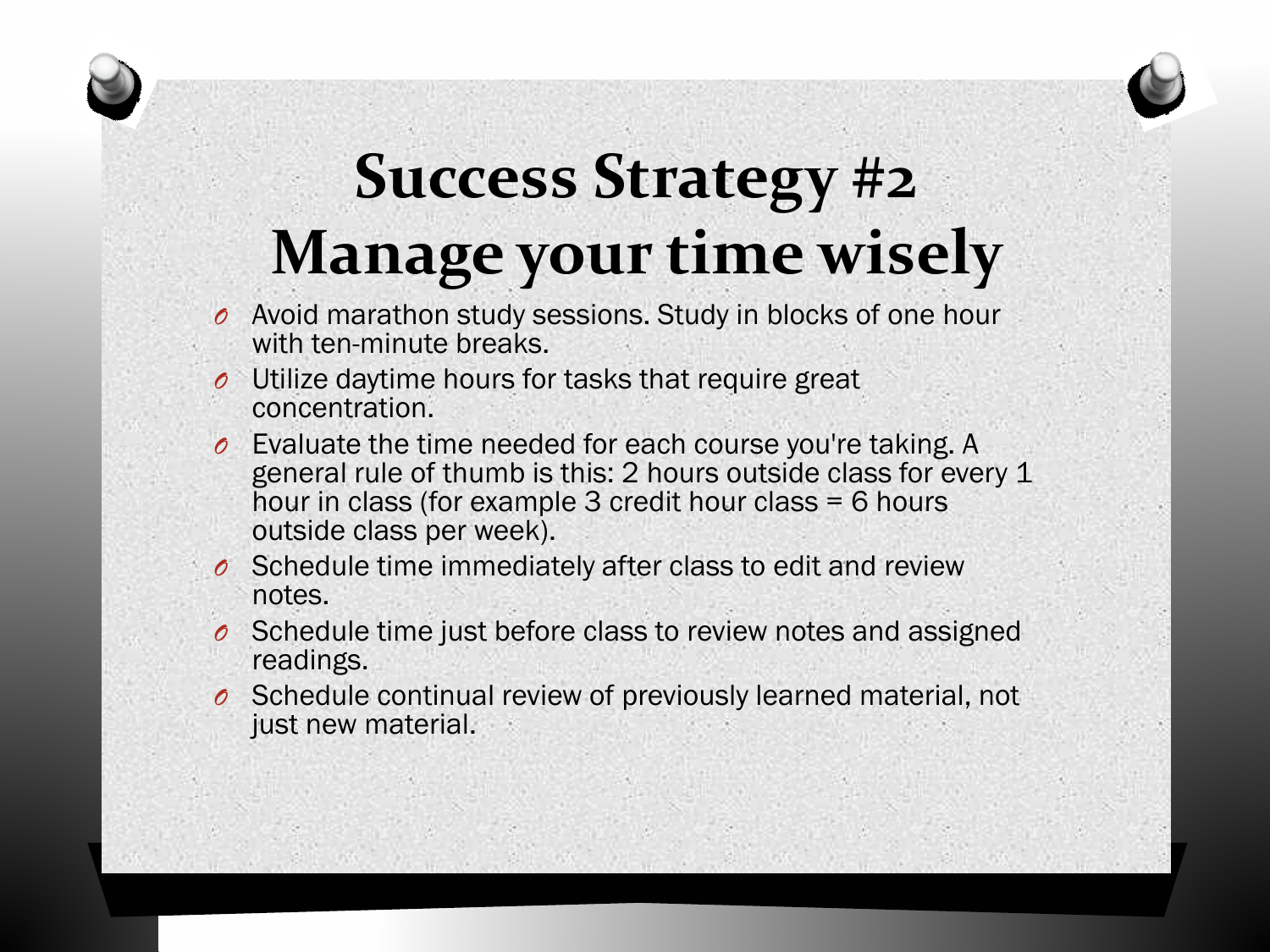## **Success Strategy #2 Manage your time wisely**

Good time management begins with proper scheduling but also includes the following principles:

- *O* Learn to say "no" to those activities and people that prevent you from achieving your goals.
- *O* Don't try to do everything yourself. Delegate responsibilities to others.
- *O* Schedule time for yourself everyday, and don't feel guilty.
- *O* Take breaks to improve your overall productivity.
- *O* Eat well-balanced meals, and get plenty of rest and exercise.
- *O* Double your time estimates for assignments, and start well in advance of due dates.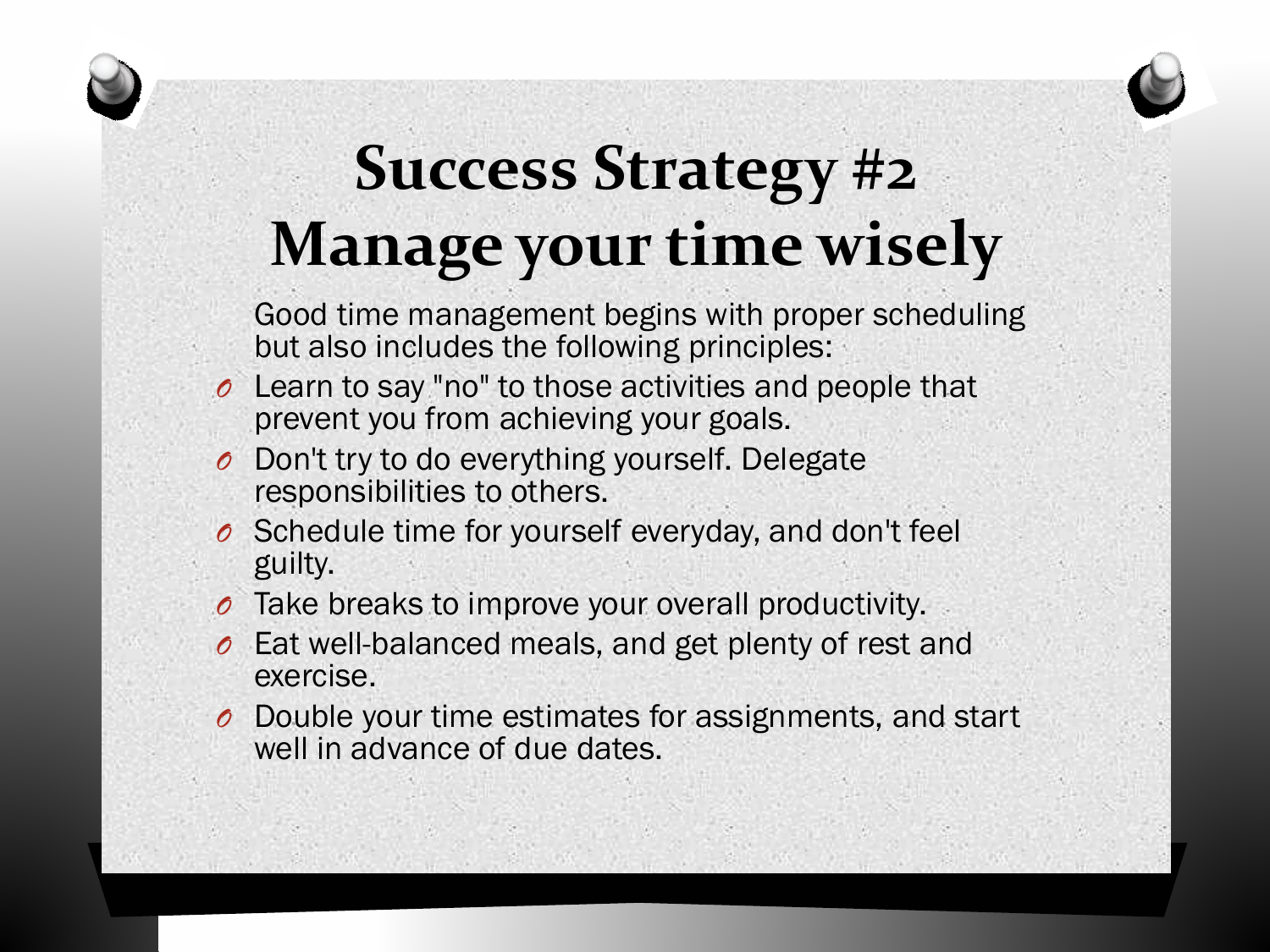## **Success Strategy #3 Attend class regularly**

- *O* Regular class attendance is essential since your textbook is a "supplement" to your classroom lecture material, not a "substitute."
- *O* Researchers have shown that many students learn best through active participation in class discussions.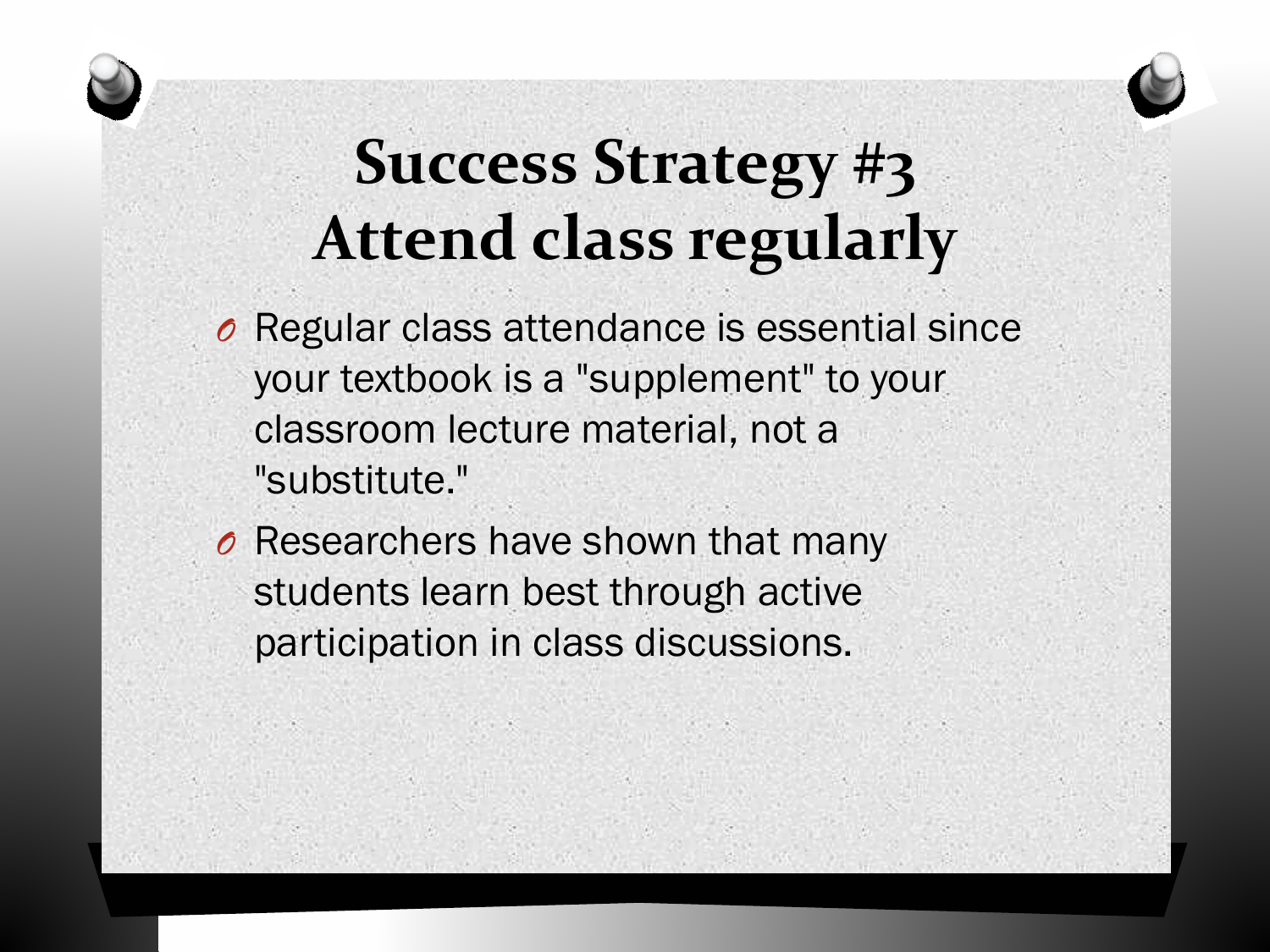## **Success Strategy #4 Determine your learning style**

- *O* Do I learn best by getting involved in class discussions? Auditory learner
- *O* Do I learn best by watching and listening? Auditory/Visual learner
- *O* Do I learn best by figuring things out myself through laboratory experiences? Hands-on or Kinesthetic learner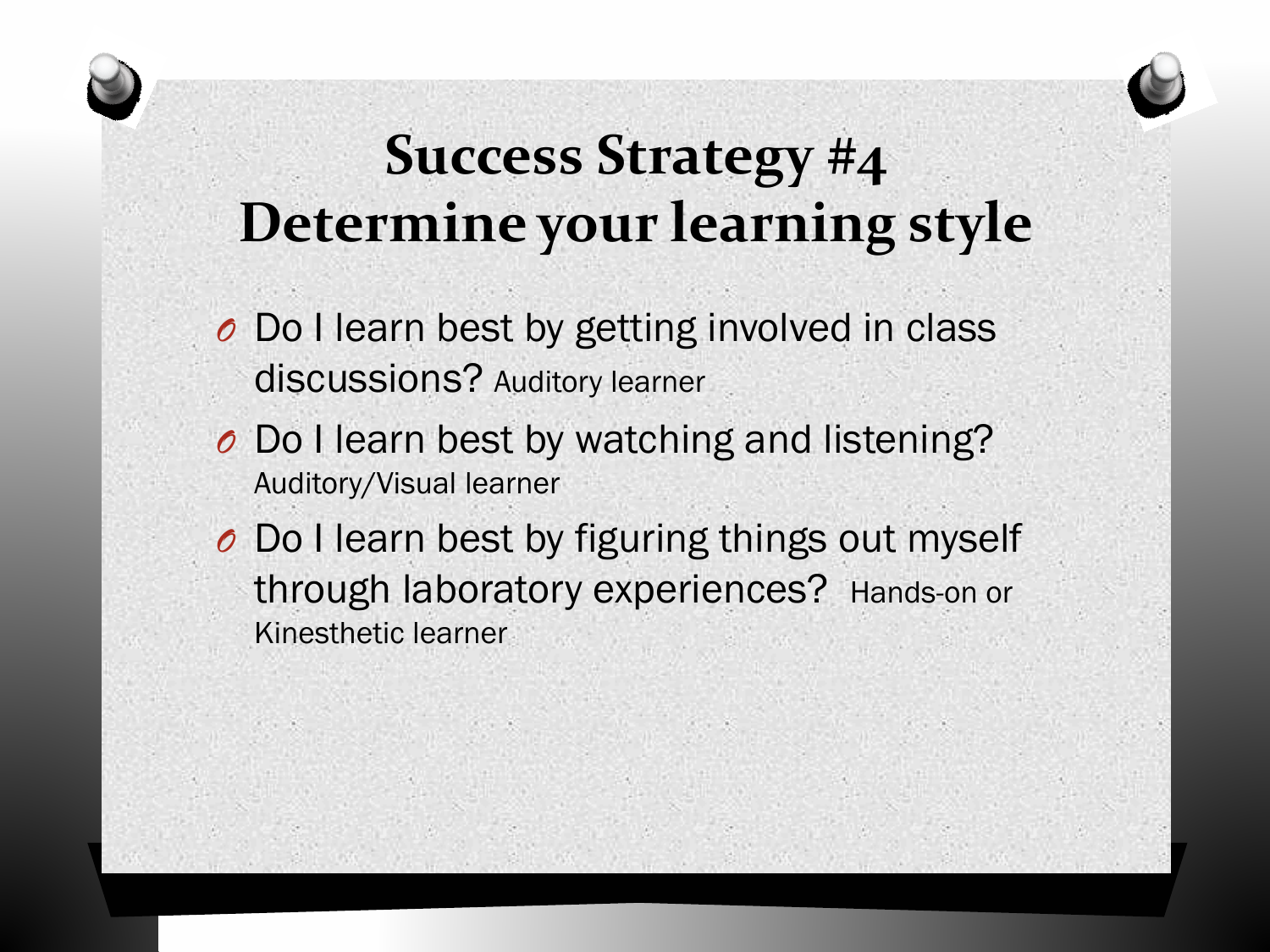## **Success Strategy #5 Take organized lecture notes**

- *O* Date and identify each set of notes.
- *O* Do not try to take "word-for-word" notes.
- *O* Use your own words except for scientific vocabulary, formulas, etc.
- *O* Copy diagrams, examples.
- *O* Record instructor's emphasized points.
- *O* Leave space in notes for later clarification.
- *O* Develop your own shorthand only if recognizable later!
- *O* Review and edit notes immediately after class.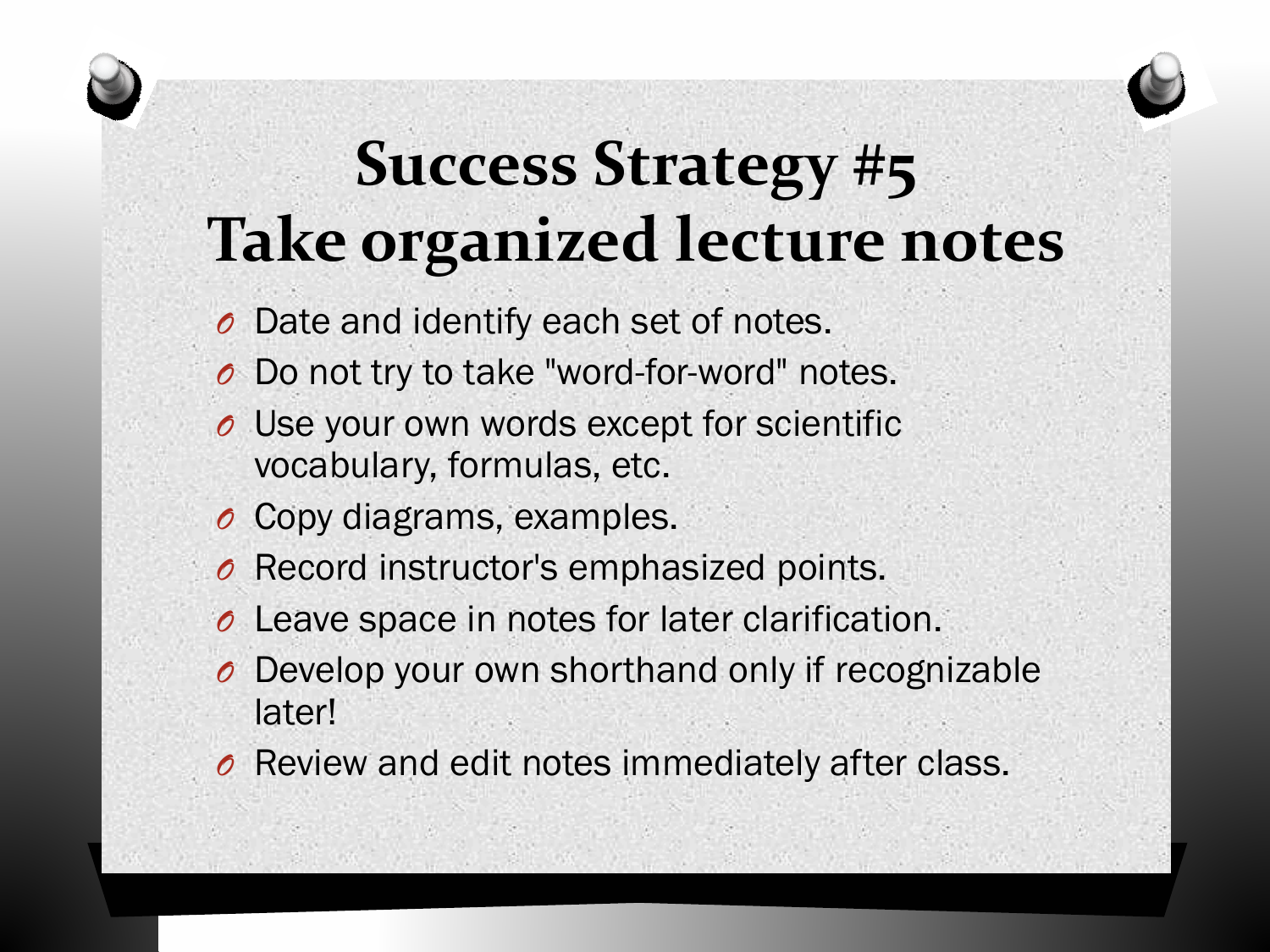## **Success Strategy #6 Read to increase your understanding**

*O* Read the preface, table of contents, introduction, or forward to find out how the information is organized as well as the main topics of the book

- *O* Before you begin reading, preview the chapter – pay attention to section titles, graphics, questions at the end of the chapter
- *O* Examine the supplemental information in the back of the book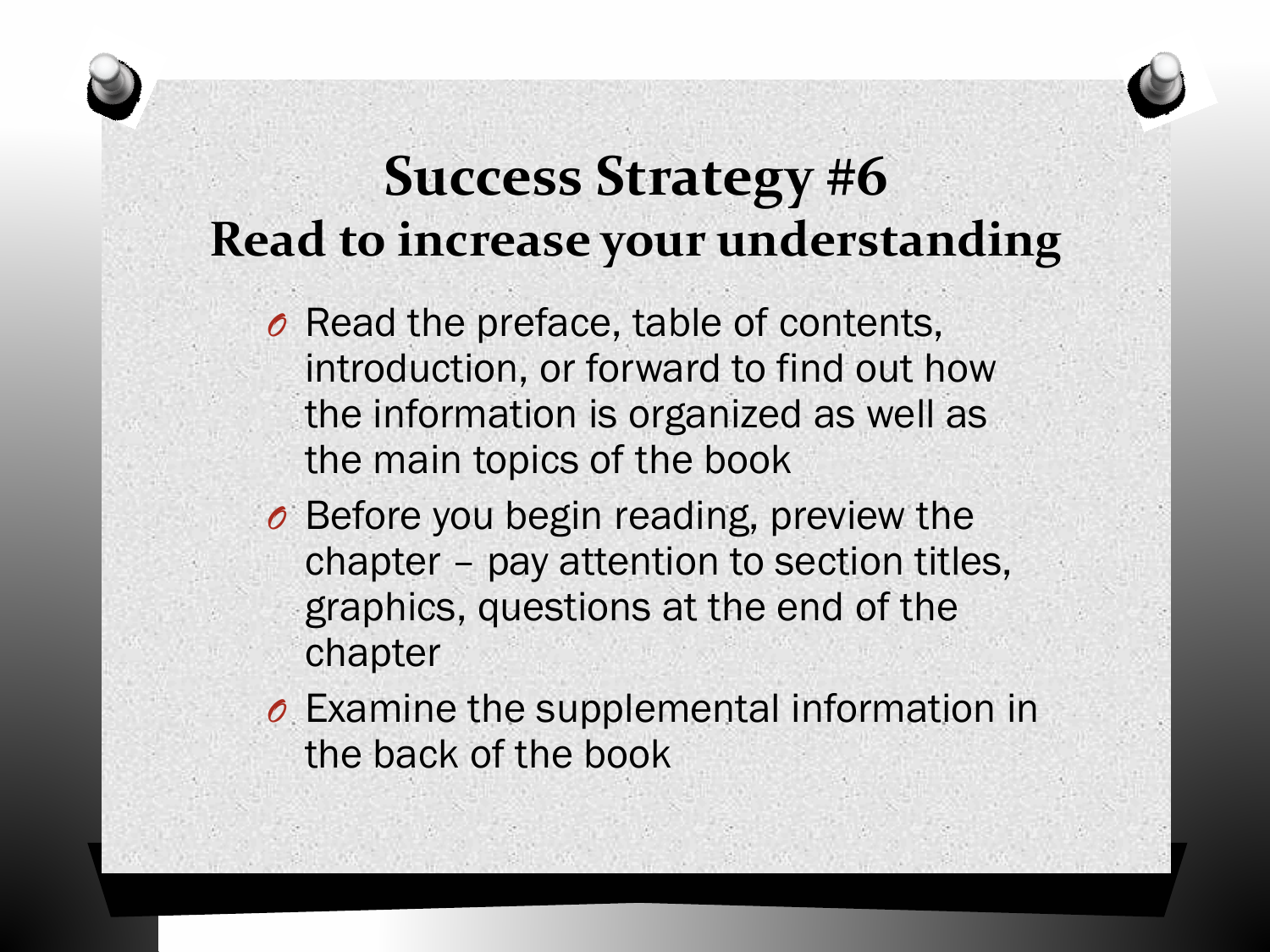## **Success Strategy #6 Read to increase your understanding**

#### *As you read -*

- Read the assignment slowly and carefully.
- Make connections as you read.
- Underline or highlight important information
- Summarize each paragraph in a word or phrase and write it in the margin.
- Make a fact sheet or key term sheet.
- Make a list of specific questions that you need answered as you read.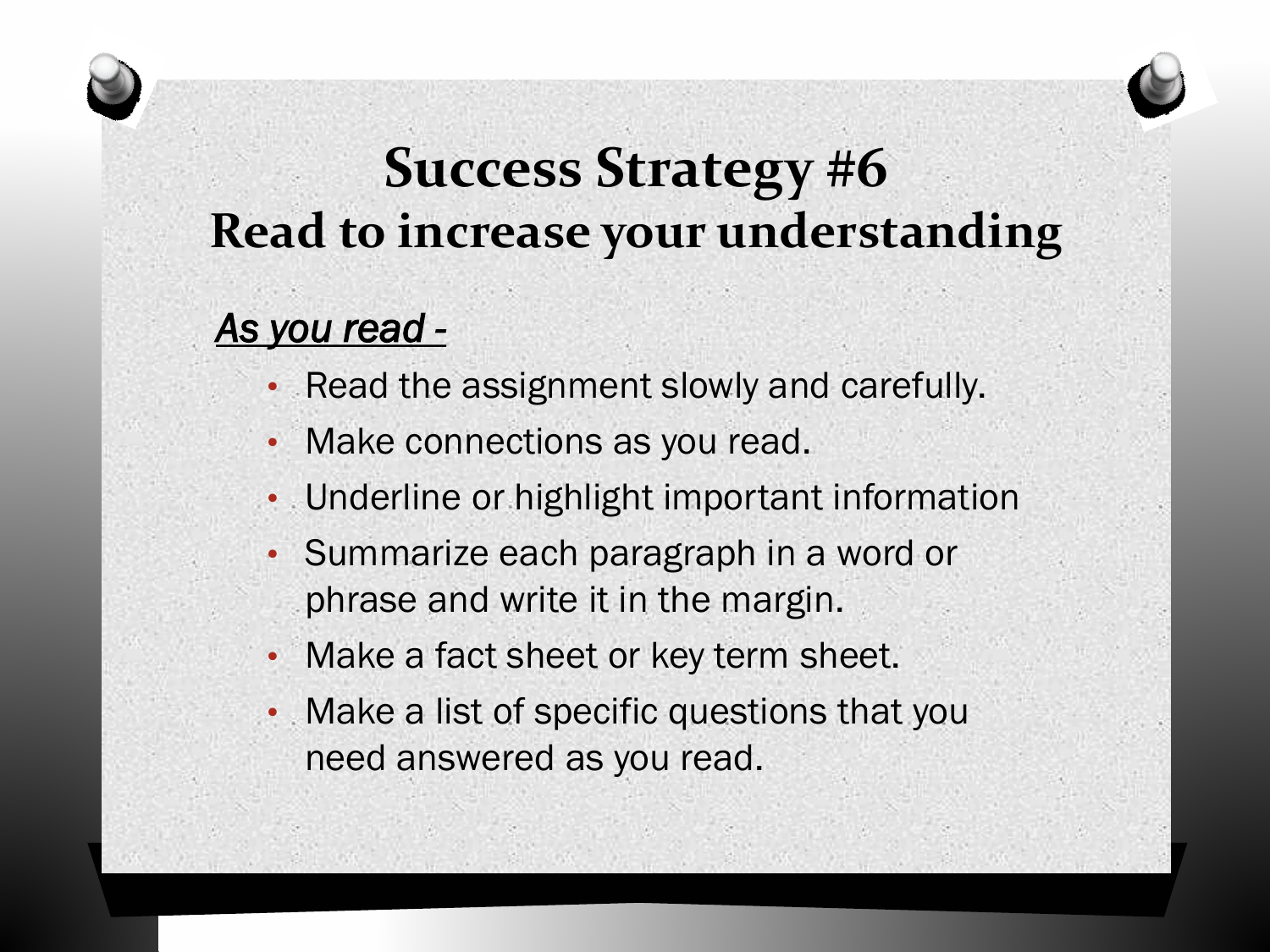### **Success Strategy #7 Exam preparation begins on the first day of class**

- *O* Review notes immediately after class
- *O* After reviewing your lecture notes, think about the topics presented and write down a list of the most important points of the lecture.
- *O* At least one week before the exam, consolidate lecture notes and textbook notes, handouts, quizzes etc. and create a study plan.
- *O* Work with a study group throughout the semester.
- *O* Give yourself a practice exam to build your comfort and confidence with exam material.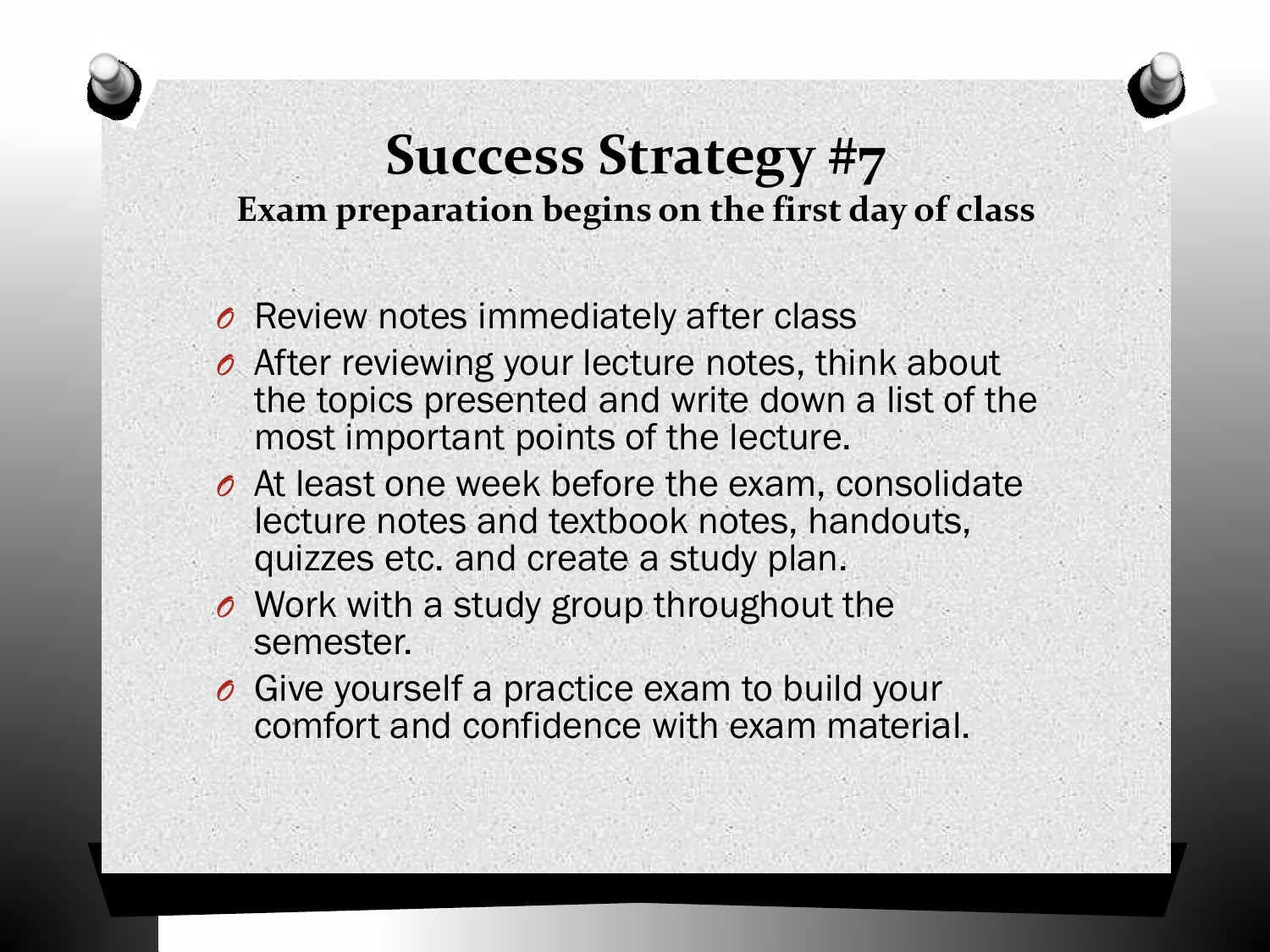## **Success Strategy #8**

## **Regard test taking as an opportunity, not an obstacle**

### *O* Be prepared.

- *O* Read all instructions carefully.
- *O* Assess the amount of time you should allow for each question.
- *O* Don't spend too much time on any one question.
- *O* Put a check mark by questions that can't be quickly answered and return if time allows.
- *O* Try to stay calm, but regard a certain amount of anxiety as normal.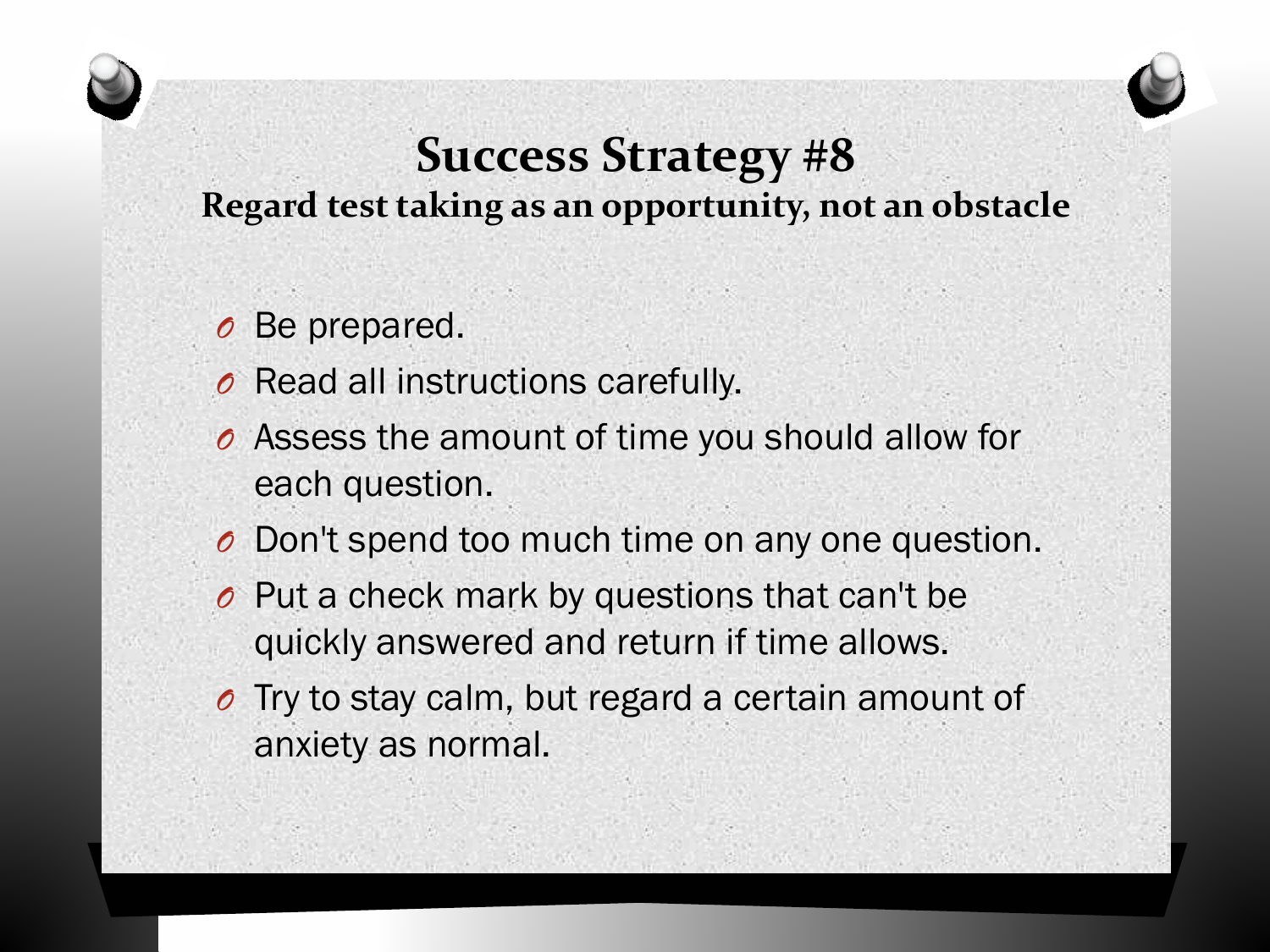# **Ways to Ensure Academic Success**

- *O* Stay positive Believing that you will succeed is an important part of the process.
- *O* Set goals so you know what you want to accomplish.
- *O* Know yourself by using your strengths and understanding your weaknesses.
- *O* Practice self-discipline Stay on track with your goals and complete your work on time.
- *O* Maintain good health Staying healthy and in good shape helps you to maintain a positive outlook and you are more able to achieve success.
- *O* Use the study skills in this workshop!